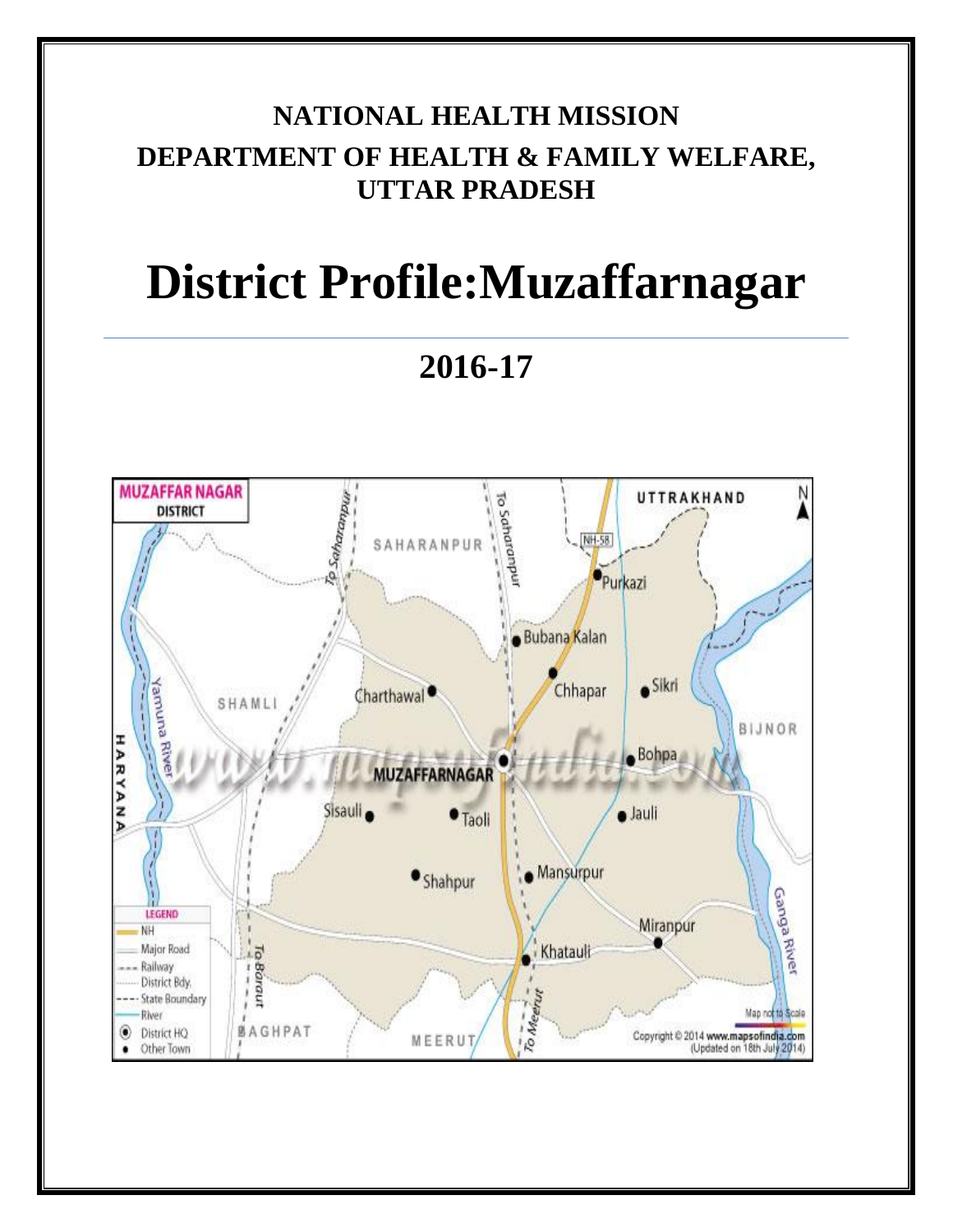#### **District Profile:**

|                                                         | <b>Muzaffarnagar</b> | <b>Uttar Pradesh</b> |
|---------------------------------------------------------|----------------------|----------------------|
| Rural Population (In lakhs) (Census 2011)               | 25.92                | 1551.11              |
| Number of Districts (RHS 2014)                          |                      | 75                   |
| Number of Sub District (Tehsil/Taluka etc.) Census 2011 | 4                    | 312                  |
| Number of Villages (RHS 2014)                           | 700                  | 106704               |
| Number of District Hospitals (RHS 2014)                 | $\overline{2}$       | 160                  |
| Number of Community Health Centres (RHS 2014)           | 13                   | 773                  |
| Number of Primary Health Centres (RHS 2014)             | 49                   | 3497                 |
| Number of Sub Centres (RHS 2014)                        | 275                  | 20521                |

### **Demographic Profile**

| <b>Indicator</b>                           | <b>Muzaffarnagar</b> | <b>Uttar Pradesh</b> |
|--------------------------------------------|----------------------|----------------------|
|                                            |                      |                      |
| <b>Total Population (In Crore) (Census</b> | 0.30                 | 19.96                |
| Decadal Growth (%) (Census 2001)           | 16.9                 | 20.09                |
| Crude Birth Rate (SRS 2014)                | 23.5                 | 27.2                 |
| Crude Death Rate (SRS 2014)                | 8.7                  | 7.7                  |
| Natural Growth Rate (SRS 2014)             | 14.8                 | 19.5                 |
| Sex Ratio (Census 2011)                    | 889                  | 908                  |
| Child Sex Ratio (Census 2011)              | 863                  | 899                  |
| Schedule Caste population (In Crore)       | 0.056                | 3.51                 |
| Schedule Tribe population (in crore)       | 0.0000317            | 0.011                |
| Total Literacy Rate (%) (Census 2011)      | 69.1                 | 69.72                |
| Male Literacy Rate (%) (Census 2011)       | 78.4                 | 79.24                |
| Female Literacy Rate (%) (Census 2011)     | 58.7                 | 59.26                |

## **Status of Health Indicators**

| Indicators                   | <b>Muzaffarnagar</b> |    | % Decline<br>(MH) | Uttar Pradesh      |                         | % Decline<br>(MH) |
|------------------------------|----------------------|----|-------------------|--------------------|-------------------------|-------------------|
| <b>Infant Mortality Rate</b> | 55(AHS)<br>2014)     | 51 | 7.27%             | 71<br>$(SRS-2006)$ | 50<br>$(SRS -$<br>2014) | 29.57%            |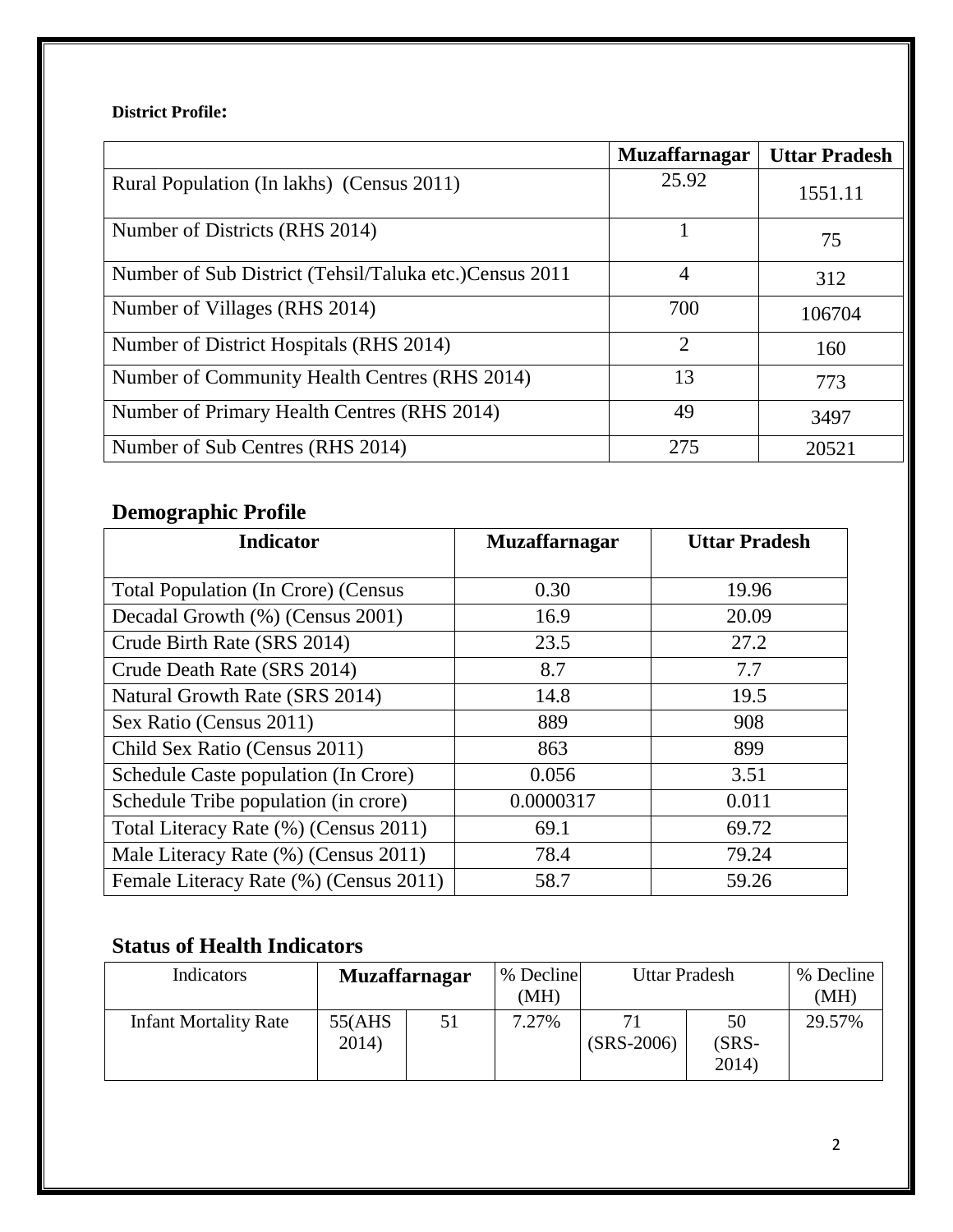| <b>Neo-Natal Mortality Rate</b>  | 39  | 37  | 5.12%  | 46           | 35         | 23.91%  |
|----------------------------------|-----|-----|--------|--------------|------------|---------|
|                                  |     |     |        | (SRS 2006)   | $(SRS-$    |         |
|                                  |     |     |        |              | 2014)      |         |
| <b>Maternal Mortality Ratio</b>  | 234 | 204 |        | 440          | 285        | 35.22%  |
|                                  |     |     | 12.82% | (SRS 2004-   | (SRS       |         |
|                                  |     |     |        | 06)          | $2011-13$  |         |
| <b>Total Fertility Rate</b>      | 3.1 | 3.2 | 5.88%  | 4.2          | 3.1        | 26.19%  |
|                                  |     |     |        | $(SRS-2006)$ | (SRS 2014) |         |
| <b>Under-five Mortality Rate</b> | 74  | 71  | 4.05%  | 91           | 64         | 29.67 % |
|                                  |     |     |        | (SRS 2008)   | (SRS       |         |
|                                  |     |     |        |              | 2013)      |         |

## **Progress under Health Systems Strengthening**

| SI.<br>N       | <b>Activity</b>               | <b>Status</b>                                                                                                                                                                                                                          |
|----------------|-------------------------------|----------------------------------------------------------------------------------------------------------------------------------------------------------------------------------------------------------------------------------------|
| $\bf{0}$       |                               |                                                                                                                                                                                                                                        |
| $\mathbf{1}$   | $24x7$ PHCs                   | Out of 49 only, 5 PHCs are functioning on 24x7 basis.                                                                                                                                                                                  |
| $\overline{2}$ | Functioning as<br><b>FRUs</b> | Only 3 Facilities (1 DH, and 2 other level CHC and others level)<br>are working as FRUs                                                                                                                                                |
| 3              | <b>ASHAs</b><br>Selected      | ASHAs have been engaged<br>(1610 have been trained in $1st$ Module, and 1748 ASHAs are<br>trained upto $5th$ Module and 1105 ASHAs trained in Round-1 &<br>1079 ASHAs trained in Round-2 of 6 <sup>th</sup> & 7 <sup>th</sup> Modules) |
| $\overline{4}$ | Contractual<br>appointments   | 478 Human Resource (HR) has been approved.<br>(Medical Officers (MBBS) - 2., Specialist 6, AYUSH Mos/<br>Physicians 77, SNs 64., ANMs 42, LTs 32, Pharmacists 33,<br>others 222)                                                       |
| 5              | Rogi Kalyan<br>Samiti         | 13 facilities (2 DH, 11 CHCs) have been registered with RKS.                                                                                                                                                                           |
| 6              | <b>VHSNCs</b>                 | Out of 700 villages, 457 villages constituted VHSNCs.                                                                                                                                                                                  |
| $\overline{7}$ | <b>DLVMCs</b>                 | Completion of Muzaffarnagar DLVMC has been reported.                                                                                                                                                                                   |
| 8              | <b>VHNDs</b>                  | 30892 VHNDs were held during 2015-16.                                                                                                                                                                                                  |
| 9              | <b>ERS</b>                    | 24 (102-Type) $& 21$ (108-Type) are operational.                                                                                                                                                                                       |
| 10             | <b>MMU</b>                    | An approval of 0 Mobile Medical Units (MMU) has been given<br>to the District.                                                                                                                                                         |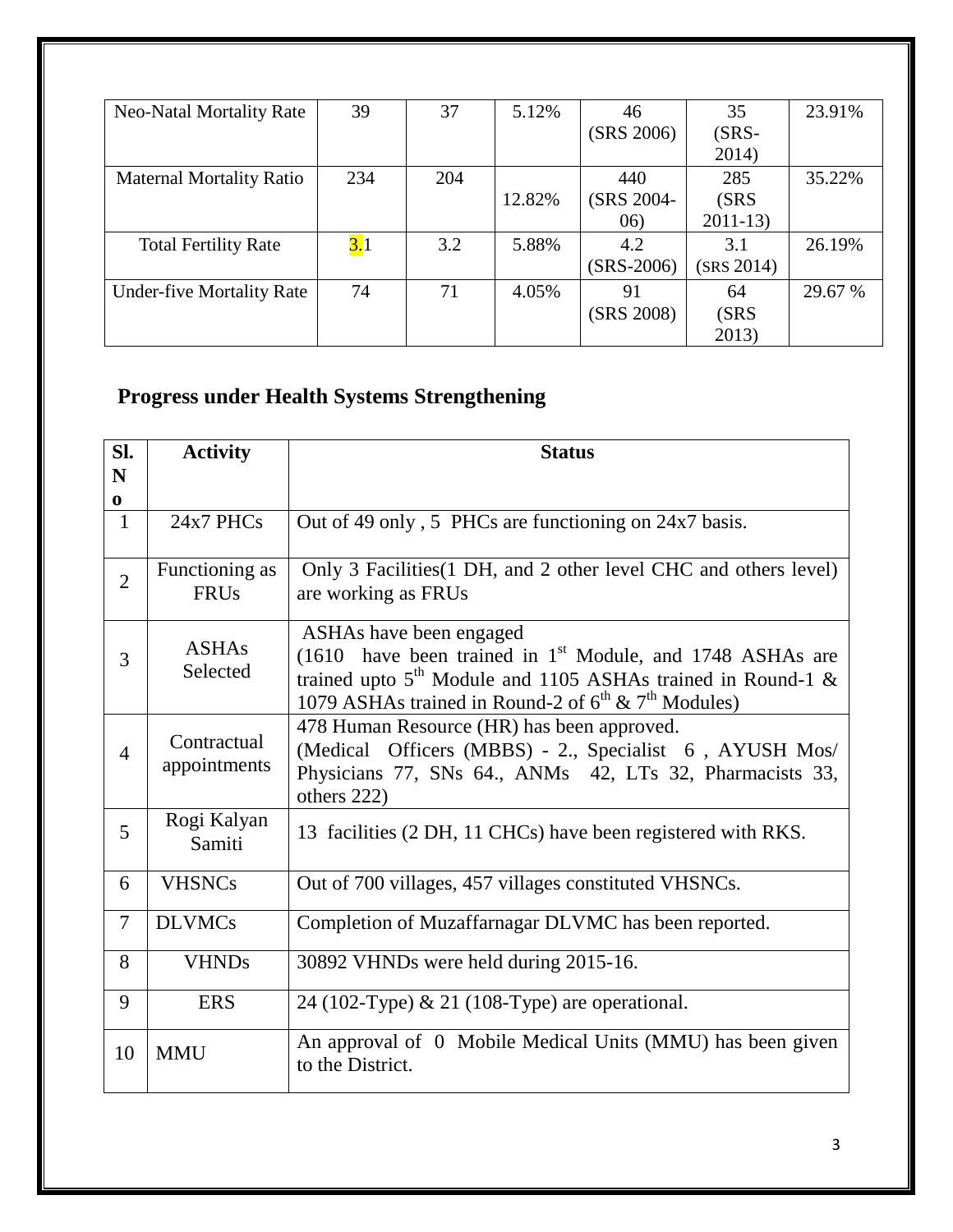| 11 | Ambulance           | An approval of 5 ambulances has been given to the District. |                                |                         |            |                         |  |
|----|---------------------|-------------------------------------------------------------|--------------------------------|-------------------------|------------|-------------------------|--|
|    |                     |                                                             |                                | <b>New Construction</b> |            | Renovation/Up gradation |  |
|    |                     | Facility                                                    | Sanctioned                     | Completed               | Sanctioned | Completed               |  |
|    |                     | 100                                                         |                                |                         |            |                         |  |
|    |                     | <b>Bedded</b>                                               |                                | $\Omega$                |            |                         |  |
|    |                     | Maternity                                                   |                                |                         |            |                         |  |
|    |                     | Wing                                                        |                                |                         |            |                         |  |
|    | Infrastructure      | DH                                                          | $\overline{2}$                 | $\overline{2}$          |            |                         |  |
|    | 12<br>Strengthening | Ayush                                                       | 1                              | 1                       |            |                         |  |
|    |                     | wing                                                        |                                |                         |            |                         |  |
|    |                     | Drug                                                        |                                |                         |            |                         |  |
|    |                     | Ware                                                        |                                |                         |            |                         |  |
|    |                     | House                                                       |                                |                         |            |                         |  |
|    |                     | <b>CHC</b>                                                  | 13                             | 12                      |            |                         |  |
|    |                     | <b>PHC</b>                                                  | 49                             | 49                      |            |                         |  |
|    |                     | <b>SC</b>                                                   | 275                            | 275                     |            |                         |  |
|    | New Born            |                                                             | Sick New Born Care unit (SNCU) |                         |            |                         |  |
| 13 | Care Units          | New Born Stabilization Unit (NBSU)                          |                                | $\overline{2}$          |            |                         |  |
|    | established         | New Born Care Corner (NBCC)                                 |                                | 12                      |            |                         |  |
|    |                     | <b>Nutrition Rehabilitation Center (NRC)</b>                |                                |                         |            |                         |  |

## **Physical Progress of Institutional Deliveries and JSY**

| Year    | <b>Institutional Deliveries</b> | <b>JSY</b> beneficiaries |
|---------|---------------------------------|--------------------------|
| 2012-13 | 21066                           | 21066                    |
| 2013-14 | 21477                           | 21477                    |
| 2014-15 | 47574                           | 21528                    |
| 2015-16 | 61619                           | 24537                    |

#### **1. Funds Released under NRHM** (in crores)

| Year         | <b>Allocation</b> | Release* | <b>Expenditure</b> |
|--------------|-------------------|----------|--------------------|
| 2012-13      | 32.38             | 32.38    | 15.81              |
| 2013-14      | 17.39             | 17.39    | 16.36              |
| 2014-15      | 26.34             | 26.34    | 21.61              |
| 2015-16      | 29.06             | 29.06    | 23.90              |
| <b>Total</b> | 105.17            | 105.17   | 77.68              |

\*Release figures for the F.Y. 2015-16 are updated on 31.03.2016 and provisional.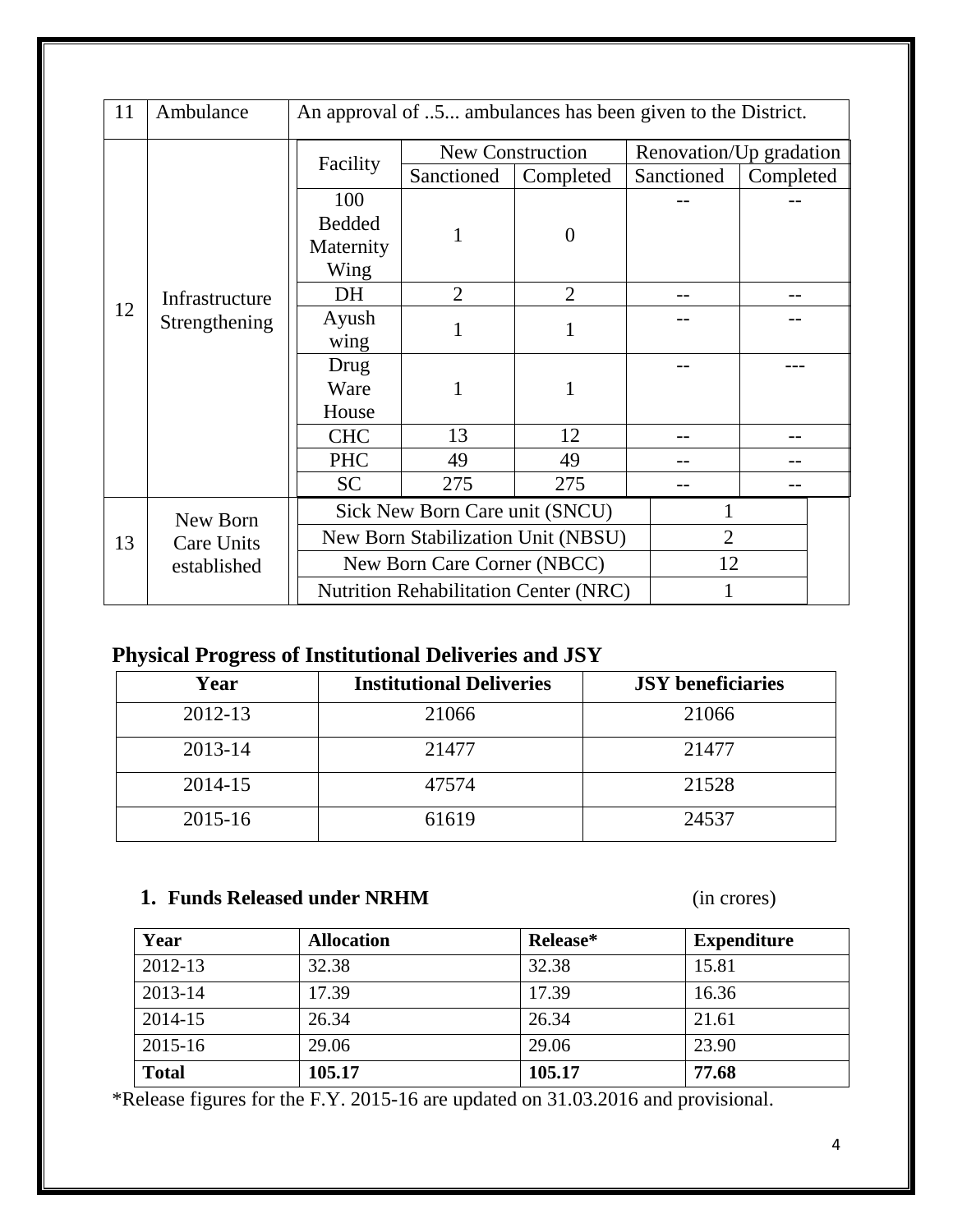#### **NUHM**

#### **A. Demographic Profile (As per Census 2011):**

|                | Total Population (In lakhs)                                                                  | 31.11          |
|----------------|----------------------------------------------------------------------------------------------|----------------|
| $\overline{2}$ | Urban Population (In lakhs)                                                                  | 5.19           |
| 3              | Urban Population as percentage of total population                                           | 16.68%         |
| $\overline{4}$ | Urban slum population (in lakhs)                                                             | 0.27           |
| 5              | Slum population as percentage of urban population                                            | 5.20 %         |
| 6              | Number of Metro cities                                                                       | $\theta$       |
| 7              | Number of Million + cities $(> 10$ lakh population)                                          | 0              |
| 8              | Number of cities with 1 to 10 lakh population                                                |                |
| 9              | Number of towns with less than 1 lakh but more than 50<br>thousand population                | $\overline{2}$ |
| 10             | Number of State HQs/District HQs which have population<br>between 50 thousand to 30 thousand | $\Omega$       |
| 11             | Total Eligible cities $(6+7+8+9+10)$                                                         | 3              |
| 12             | Total cities covered under NUHM till 2015-16                                                 | 3              |

#### **B. Coverage:**

#### **Status of NUHM in the District ..Muzaffarnagar**

## **(Position as on 31st December, 2015)**

| Sl. No.        | <b>Activities</b>                     | <b>Approved</b>   | <b>Progress</b> |
|----------------|---------------------------------------|-------------------|-----------------|
| 1.             | <b>Planning &amp; Mapping</b>         |                   |                 |
| 2.             | <b>Human Resource</b>                 | <b>Sanctioned</b> | $In - position$ |
|                | <b>Medical Officers</b>               | 6                 | 3               |
|                | <b>Staff Nurses</b>                   | 11                | 11              |
|                | <b>Auxiliary Nurse Midwife (ANMs)</b> | 51                | 48              |
|                | Lab Technicians                       | 6                 | $\overline{4}$  |
|                | Pharmacists                           | 6                 | 6               |
|                | <b>ASHA</b>                           | 72                | 65              |
|                | Mahila Arogya Samiti (MAS)            | 0                 | $\overline{0}$  |
|                | State Program Management Unit         | $\overline{0}$    | $\overline{0}$  |
|                | District Program Management Unit      | $\overline{2}$    | $\overline{2}$  |
| 3 <sub>1</sub> | <b>Infrastructure</b>                 |                   |                 |
|                | <b>U-PHCs</b>                         |                   |                 |
|                | Strengthening of U-PHCs               | 6                 | 6               |
|                | New U-PHCs                            | $\overline{0}$    | $\overline{0}$  |
|                | <b>U-CHCs</b>                         |                   |                 |
|                | Strengthening of U-CHCs               | $\overline{0}$    | $\overline{0}$  |